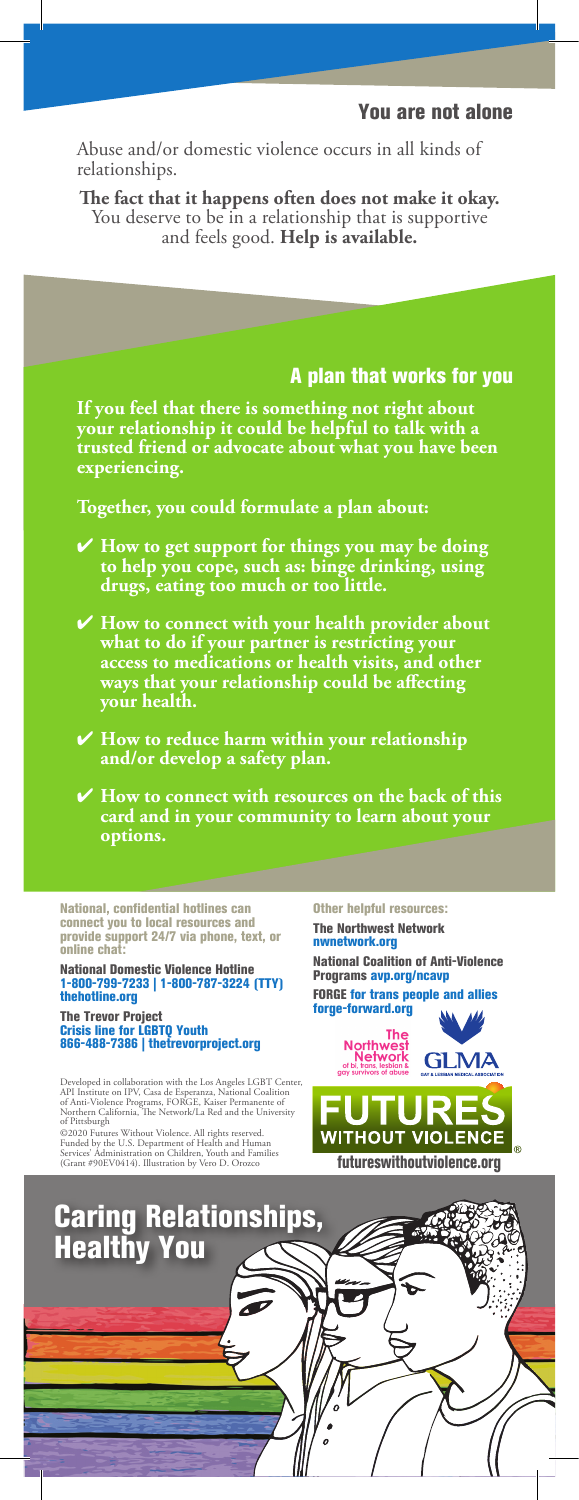# How are things feeling?

Do my partner(s):

◆ Support me and respect my choices?

 $\vee$  Support me in spending time with friends or family?

- Do I:
- $\blacktriangleright$  Feel comfortable talking about my feelings, sex, and other impotant things with my partner(s)?
- $\checkmark$  Support my partner(s), their independence, and their identities?

These are some elements of healthy relationships, which can contribute to good physical and mental health.

Everyone deserves to have partners who respect them and listen to what they want and need. Ask yourself:

Do I have concerns about the way

- ✔ I am being treated?
- $\checkmark$  I am treating my partner(s)?

Unhealthy relationships can have negative effects on your health.

## Unhealthy: Do you or your partner…

- ✘ **Use guilt or jealously to influence what the other person does or who they see?**
- ✘ **Put the other person down or make them feel bad about themselves?**
- ✘ **Threaten to out the other's gender identity, sexual orientation, HIV status or immigration status to friends, family, or at work?**
- ✘ **Refuse to recognize the other person's name, pronoun, identity or preferred language?**
- ✘ **Control the other's money or spending freedom?**
- ✘ **Restrict the other's access to medicine (hormones, anti-anxiety/depression, PrEP/PEP, ART, substance replacement therapy, birth control)?**
- ✘ **Use the other's children to control or hurt them?**
- ✘ **Pressure the other person to do something sexual they don't want to do? Or fetishize or exoticize the other person's identity and/or body without consent?**

*Actions like these can be harmful for your emotional and physical health. Help is available.* 

#### Is your relationship affecting your health?

- ✔ Do you often feel depressed, anxious or stressed? Is your relationship making it worse?
- ✔ Are you drinking, smoking, or using drugs in order to cope with what is going on in your relationship(s)?
- ✔ Have you noticed a change in your appetite, weight, or sleeping habits?
- ✔ Do you have health issues that can be worsened by chronic stress?

The resources on the back of this card can help you make a plan to talk to your provider about how your relationship could be affecting your health.

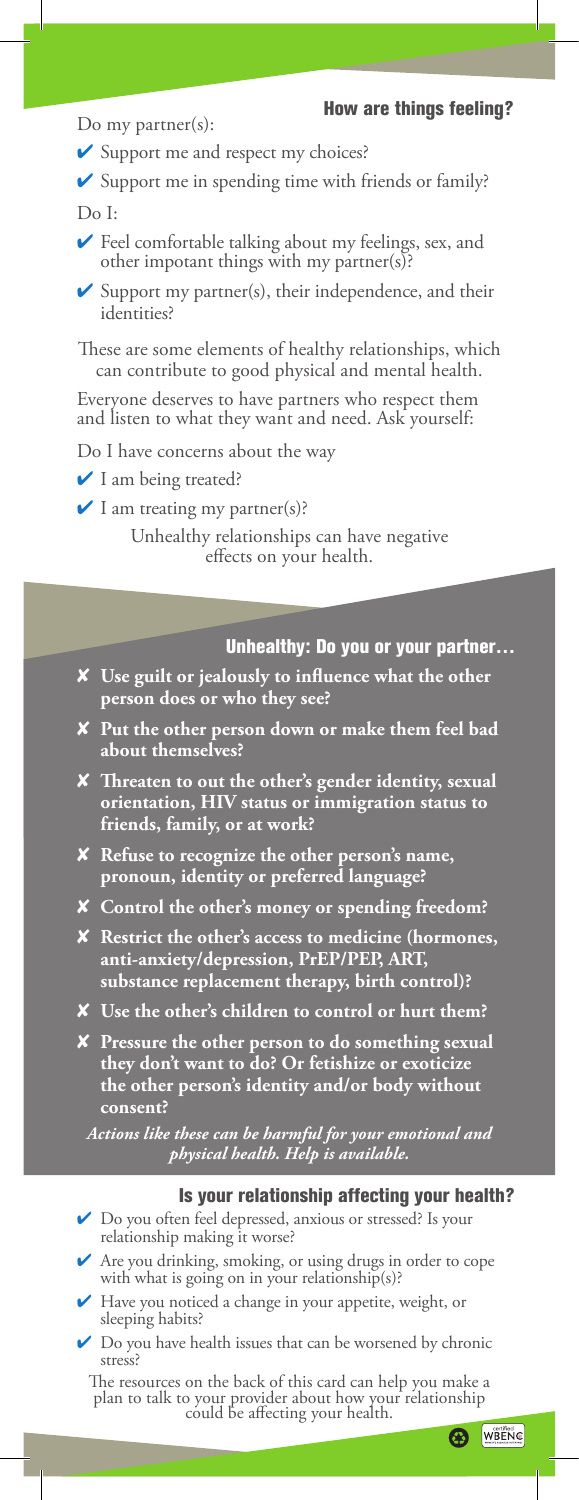## No estás solx

El abuso y/o la violencia ocurren en todo tipo de relaciones.

**El hecho de que ocurran con frecuencia no significa que estén justificadas.** Tú te mereces una relación que te brinde apoyo y se sienta bien. **Hay ayuda disponible.**

### Un plan que funcione para ti

**Si sientes que algo no anda bien con tu relación, podría ser útil que hablaras con una amistad de confianza o una persona de apoyo profesional o defensora sobre lo que has estado experimentando.**

**Juntxs, ustedes pueden formular un plan sobre:**

- ✔ **Cómo conseguir apoyo en cosas que quizás hayas estado haciendo para ayudarte a enfrentar las dificultades, como: beber en exceso, usar drogas, comer demasiado o muy poco.**
- ✔ **Cómo conectarte con tu proveedor de salud sobre qué hacer si tu pareja restringe tu acceso a medicamentos o tus visitas al médico y otras formas en que tu relación podría estar afectando tu salud.**
- ✔ **Cómo reducir el daño en tu relación y/o desarrollar un plan de seguridad.**
- ✔ **Cómo conectarte con los recursos al otro lado de esta tarjeta y en tu comunidad para aprender sobre tus opciones.**



Las líneas de ayuda nacionales y confidenciales pueden conectarte con recursos locales y proveer apoyo 24/7 por teléfono, texto o chats en internet:

Línea Nacional de Violencia Doméstica (National Domestic Violence Hotline) 1-800-799-7233 | 1-800-787-3224 (TTY) thehotline.org<br>El Proyecto Trevor (The Trevor Project)

El Proyecto Trevor (The Trevor Project)<br>Línea de crisis para jóvenes LGBTQ<br>866-488-7386 | thetrevorproject.org

#### Otros recursos útiles:

La Red del Noroeste (The Northwest Network) nwnetwork.org

Coalición Nacional de Programas contra la Violencia (National Coalition of Anti-Violence Programs) avp.org/ncavp FORGE para personas trans y aliadxs forge-forward.org